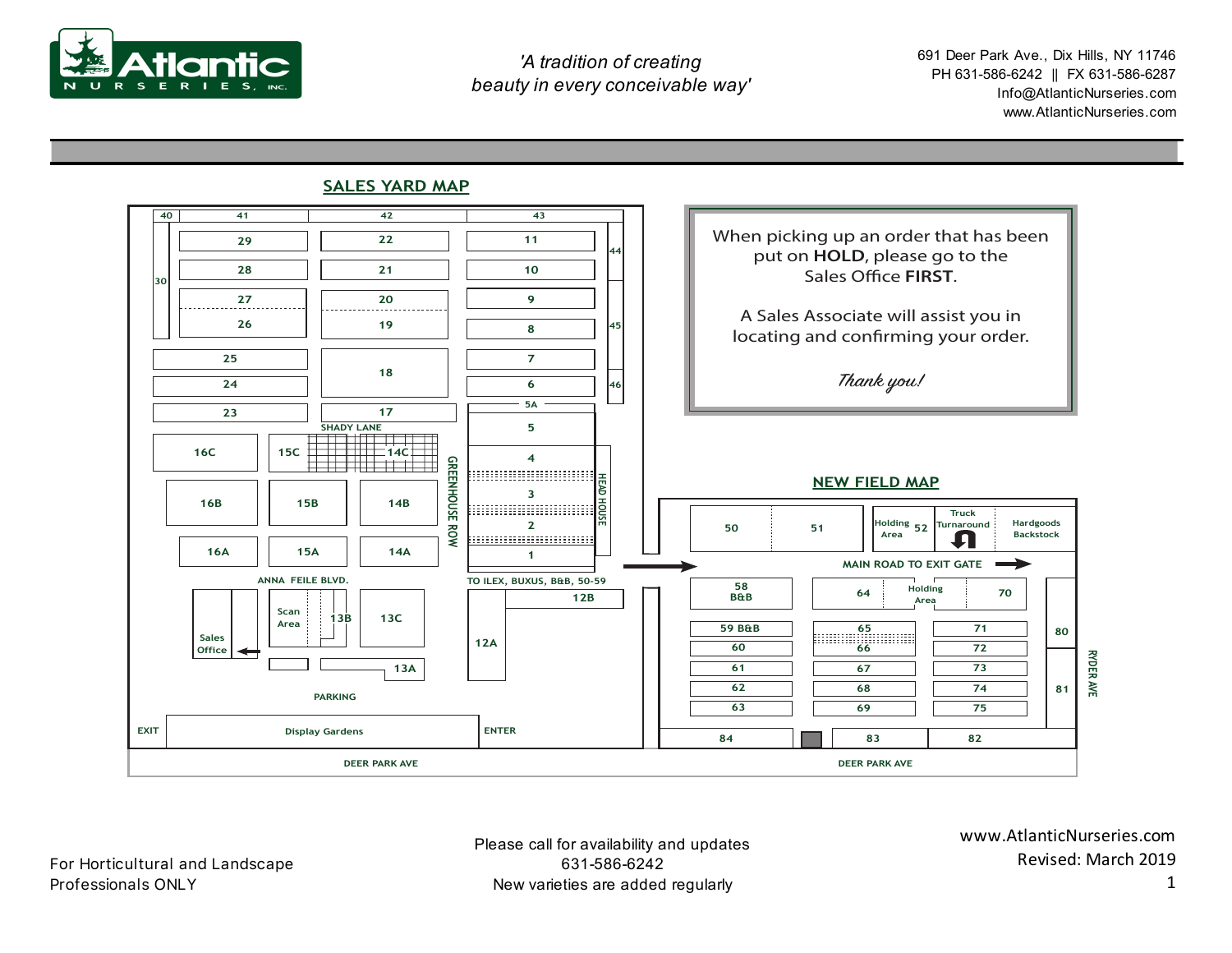

| PERENNIALS - ALPHABETICAL |                     |                |                       |             |                          |         |                            |  |
|---------------------------|---------------------|----------------|-----------------------|-------------|--------------------------|---------|----------------------------|--|
| Key                       | Genus               | Key            | Genus                 | Key         | Genus                    | Key     | Genus                      |  |
| 21                        | Acanthus            | 23 H           | Ceratostigma-1qt      | 20          | FR Phylitis (Aspl)       | 23 C    | Herniara                   |  |
| $\overline{7}$            | Achillea            | 22             | Chelone               | 20          | FR Polypodium            | 21      | Heuchera                   |  |
| 22                        | Aconitum            | 23J            | Chrysogonum           | 20          | FR Polystichum           | 21      | Heucherella                |  |
| 21                        | Agapanthus          | 22             | Cimicifuga/Actea      | 20          | FR Thelypteris           | 10 W    | Hibiscus                   |  |
| 8, 6                      | Agastache           | 10W            | Clematis, non-vining  | 20          | FR Woodwardia            | 11,43   | Hosta-1-3g                 |  |
| 5 A                       | Ajania              | 23 K           | Convallaria           | 14 B        | Fragaria                 |         | 43, 23 G Hosta-1qt         |  |
| 23L                       | Ajuga-1qt, 3", f/24 | $\overline{7}$ | Coreopsis             | 7           | Gaillardia               | 6 E     | Iberis-1g                  |  |
| 8                         | Alcea               | 22 W           | Corydalis-1g          | 23 K        | Galium-1qt, f/24         | 23 H    | Iris cristata              |  |
| 21                        | Alchemilla          | 23 G           | Corydalis-1qt         | 7           | Gaura                    | 6 E     | Iris germanica             |  |
| 6 E                       | Allium-1-2g         | 8              | Crocosmia             | 21 E        | Gentiana-1g              | 6 E     | Iris pumila                |  |
| 23 F                      | Allium-1qt          |                | 23 C E Cymbalaria-1qt | 23 B        | Gentiana-3", 1qt         | 20      | Iris-tall, exc. germ.      |  |
| 10                        | Amsonia             | 6 E            | Delosperma-1g         | $\mathsf 9$ | Geranium                 | 9       | Kalimeris                  |  |
| 42                        | Anemone             | 23 G           | Delosperma-1qt, f/18  | 9           | Geum                     | 22e     | Kirengeshoma               |  |
| 10 E                      | Angelica            | 8              | Delphinium            | 29          | <b>GR Acorus</b>         | 8 W     | Knautia                    |  |
| 7                         | Aquilegia-1g        | 9              | Dendranthemum         | 29          | GR Andropogon            | 6       | Kniphofia                  |  |
| 6 E                       | Arabis-1g           | 6              | Dianthus-1g           | 29          | <b>GR Arundo donax</b>   | 23 K    | Lamiastrum-f/18, 1qt       |  |
| 23 A                      | Arabis-1qt          | 23 G           | Dianthus-1qt          | 29          | GR Bouteloua             | 23 K    | Lamium-3"                  |  |
| 22                        | Aralia              | 22 W           | Dicentra              | 29          | <b>GR Calamagrostis</b>  | 23 C    | Laurentia                  |  |
| 20                        | Arisaema ringens-2g | 10             | Digitalis             | 29          | <b>GR Carex</b>          | 5 A     | Lavandula                  |  |
| 23 K                      | Arisaema-1qt        | 21             | Disporopsis           | 29          | <b>GR Chasmanthium</b>   | 23 C    | Leptinella                 |  |
| 23 B                      | Armeria-1qt, 3"     | 21             | Disporum-1g           | 29          | <b>GR Cortaderia</b>     | 10 E    | Leucanthemum               |  |
| 5 A                       | Artemisia           | 23G            | Disporum-1qt          | 29          | GR Deschampsia           | 23 H    | Leucojum                   |  |
| 23 H                      | Arum                | 21             | Doronicum             | 29          | <b>GR Equisetum</b>      | 10 E    | Liatris                    |  |
| 22                        | Aruncus             | 23 C           | Dracocephalum-1qt     | 29          | <b>GR Eragrostis</b>     | 22      | Ligularia                  |  |
| 21 E                      | Asarum-1g           | 9              | Echinacea             | 5 A         | <b>GR Festuca</b>        | 6       | Lilium                     |  |
| 23 K                      | Asarum-1qt          | 5 A            | Echinops              | 29,41       | GR Hakonechloa           | 45      | Liriope-1g                 |  |
| 7                         | Asclepias           | 23J            | Epimedium-1qt         | 29          | GR Harpochloa            | 23 D    | Liriope-f/18               |  |
| 10                        | Aster               | 43             | Epimedium-3qt         | 5 A         | <b>GR Helictotrichon</b> | 23G     | Lithodora-1qt              |  |
| 41/42                     | Astilbe             | 8 W            | Erigeron              | 29          | GR Imperata              | 22      | Lobelia                    |  |
| 22                        | Astilboides         | 5 A            | Eryngium              | 29          | <b>GR Juncus</b>         | 23 C    | Lotus                      |  |
| $\bf 8$                   | Astrantia           | 23 K           | Erythronium           | 29          | <b>GR Luzula</b>         | 8 W     | Lupinus                    |  |
| 6 E                       | Aubretia-1g         | 21 E           | Eucomis               | 29          | <b>GR Milium</b>         | 8 W     | Lychnis                    |  |
| 23 B                      | Aubretia-1qt        | 10 W           | Eupatorium            | 30          | <b>GR Miscanthus</b>     | 23 H    | Lysmachia-1qt, f/18        |  |
| 6 E                       | Aurinia-1g          | 6 E            | Euphorbia             | 29          | <b>GR</b> Molinia        | 10 E    | Malva                      |  |
| 23 C                      | Aurinia-1qt         | 22 W           | Euphorbia robbiae     | 29          | GR Muhlenbergia          | 23 C    | Mazus-1qt                  |  |
| 10                        | <b>Baptisia</b>     | 20             | FR Adiantum           | 30          | <b>GR Panicum</b>        | 23 C    | Mentha-1qt                 |  |
| 22                        | Beesia              | 20             | FR Asplenium          | 30          | <b>GR Pennisetum</b>     |         | 23 I, 22 Mertensia-1qt, 1g |  |
| 22 W                      | Begonia grandis     | 20             | FR Athyrium           | 5A          | GR Schizachyrium         | 8       | Monarda                    |  |
| 22 W                      | Bergenia            | 20             | FR Blechnum           | 29          | <b>GR Sporobolus</b>     | 21 E    | Mukdenia                   |  |
| 22 W                      | Bletilla            | 20             | FR Cheilanthes        | 6 E         | Gypsophyla               | 21 E    | Myosotis                   |  |
| 23 G                      | Bletilla-1qt        | 20             | FR Cyrtomium          | 23 N        | Hedera Helix-f/24        | 6 E     | Nepeta mussini             |  |
| 21                        | <b>Brunnera</b>     | 20             | FR Dennstaedtia       | 14 C        | Hedera stk.-3-5g         | $\bf 8$ | Nepeta subsessilis         |  |
| $\overline{7}$            | Calamintha          | 20             | FR Dryopteris         | 10 W        | Helenium                 | 9       | Nipponanthemum             |  |
| $\boldsymbol{8}$          | Camassia            | 20             | FR Gymnocarpium       | 23 B        | Helianthemum-3"          | 7       | Oenothera                  |  |
| 22 W                      | Campanula-1g        | 20             | FR Matteuccia         | 10 W        | 29+B136                  | 45      | Ophiopogon-1g              |  |
| 23B                       | Campanula-1qt       | 20             | FR Onoclea            | $10\,$      | Heliopsis                | 23 D    | Ophiopogon-f/18            |  |
| 6 E                       | Cerastium-1g        | 20             | FR Osmunda            | 21 E        | Helleborus               | 6 E     | Optuntia hum.              |  |
| 23B                       | Cerastium-3", 1qt   | 20             | FR Phegopteris        | 10          | Hemerocallis             | 23 C, 7 | Origanum-1qt, 3qt          |  |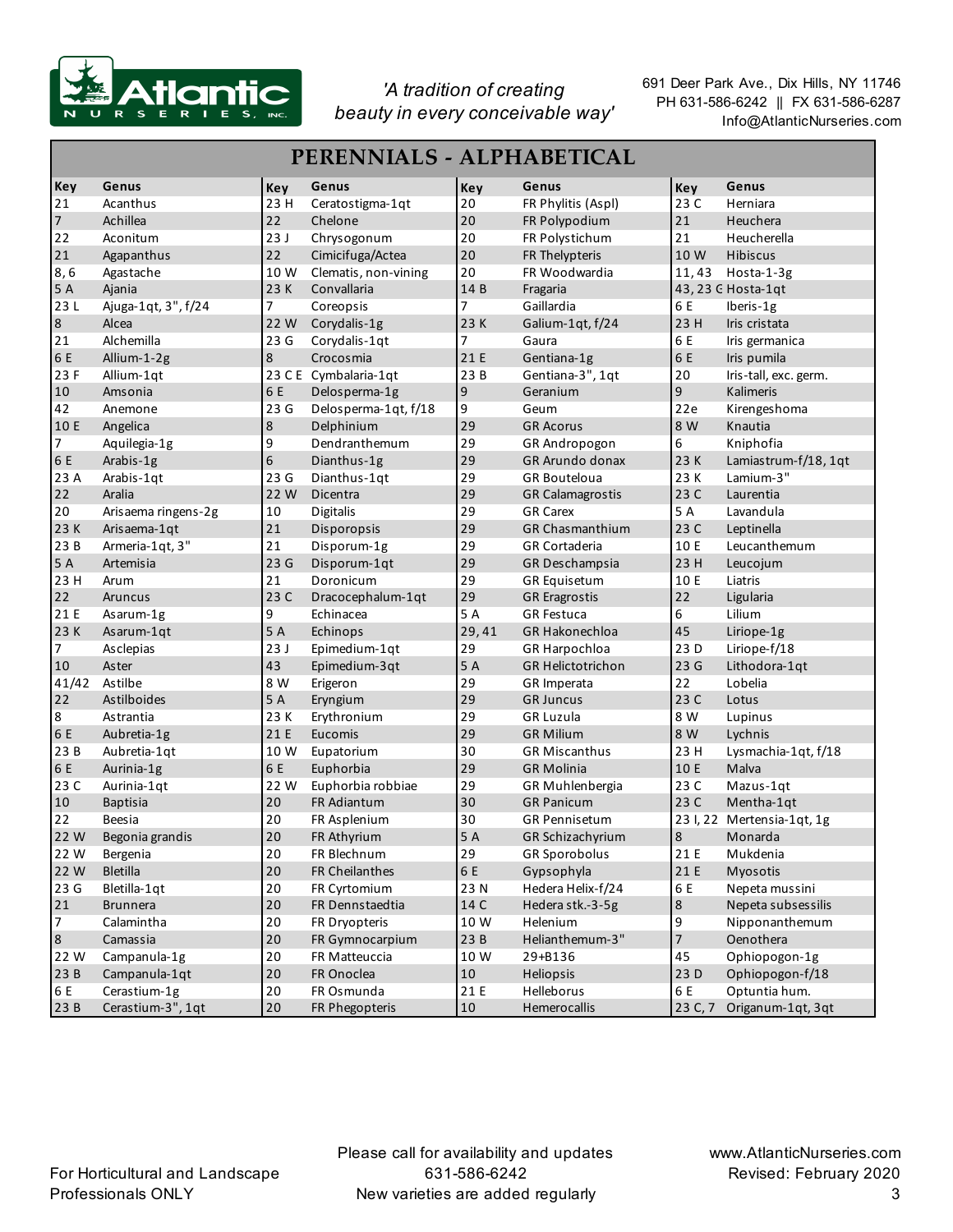

| PERENNIALS - ALPHABETICAL |                        |                |                 |            |                  |            |                      |  |
|---------------------------|------------------------|----------------|-----------------|------------|------------------|------------|----------------------|--|
| Key                       | Genus                  | <b>Key</b>     | Genus           | <b>Key</b> | Genus            | <b>Key</b> | Genus                |  |
| 23 K                      | Oxalis-1qt             | 23 C           | Potentilla-1qt  | 23 K       | Selaginella-1qt  | 21         | Tricyrtis-1g         |  |
| 21 E                      | Pachysandra procumb.   | 23 H           | Primula-1qt     | 14 C       | Sempervivum      | 23 C       | Trifolium-1qt        |  |
| 23 M                      | Pachysandra-1qt, f/24  | 21             | Prunella        | 9          | Silene           | 22         | <b>Trollius</b>      |  |
| 10 E                      | Paeonia                | 21             | Pulmonaria      | 8          | Silphium         | 21         | Uvularia             |  |
| 6 E                       | Papavar                | 21             | Pulsatilla      | 8 W        | Sisyrinchium     | 23J        | Vancouveria          |  |
| 6                         | Penstemon              | 8 W            | Pycnanthemum-1g | 9          | Solidago         | 8          | Verbascum            |  |
| 6                         | Perovskia              | 22             | Rodgersia       | 22 W       | Spigelia         | 8          | Vernonia             |  |
| 22                        | Persicaria             | 10             | Rudbeckia       | 22         | Spiranthes       | 8          | Veronica-1g          |  |
| 22                        | Petasites              | 23 B           | Sagina          | 5 A        | Stachys byz.     | 23 A       | Veronica-1qt, 3"     |  |
| 21                        | Phlox stolonifera      | 6 E            | Salvia offic.   | 6          | Stachys mac.     | 9          | Veronicastrum        |  |
| 23 A                      | Phlox subulata-1qt     | $\overline{ }$ | Salvia superba  | 23B        | Stachys spath.   | 23 D       | Vinca - $f/18$       |  |
| $\,8\,$                   | Phlox, upright         | 5 A            | Santolina       | 10         | Stokesia         | 23 N       | Vinca-1qt            |  |
| 8                         | Physostegia            | 21             | Sauromatum      | 21         | Stylophorum      | 23 C       | Viola-1qt            |  |
| 21                        | Pinella                | 23 K           | Saxifraga       | 21 E       | Symphytum        | 23 K       | Waldstenia-f/18, 1qt |  |
| 6                         | Platycodon             | 8              | Scabiosa        | 23 C       | Teucrium-1g, 1qt | 6 E        | Yucca                |  |
| 21                        | Podophyllum            | 10             | Schizostylis    | 22         | Thalictrum       | 22         | Zantedeschia         |  |
| 8 W                       | Polemonium             | 23 E           | Scilla sib.     | 23 F       | Thymus-1qt       | 22         | Zizia                |  |
| 23 K                      | Polygonatum humile-1qt | 6              | Sedum-1g        | 21         | Tiarella         |            |                      |  |
| 43                        | Polygonatum var.-1g    | 23 E           | Sedum-1gt       | 8          | Tradescantia     |            |                      |  |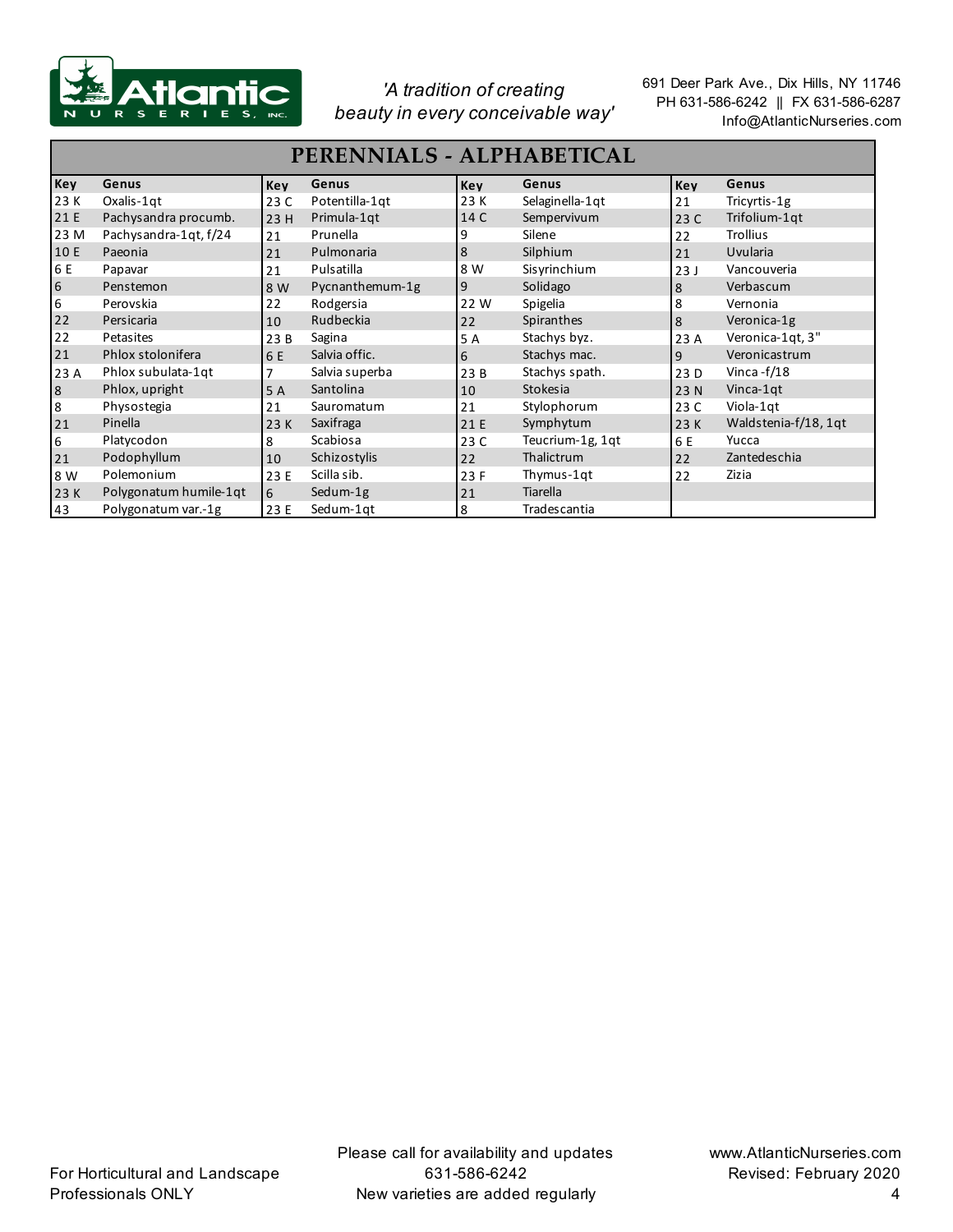

| <b>PERENNIALS - LOCATION</b> |                          |             |                      |        |                       |            |                      |  |  |
|------------------------------|--------------------------|-------------|----------------------|--------|-----------------------|------------|----------------------|--|--|
| <b>Key</b>                   | Genus                    | Key         | Genus                | Key    | Genus                 | <b>Key</b> | Genus                |  |  |
| 5 A                          | Ajania                   | 8           | Delphinium           | 14 C   | Hedera stk.-3-5g      | 21 E       | Pachysandra procumb. |  |  |
| 5 A                          | Artemisia                | $\,$ 8 $\,$ | Monarda              | 14 C   | Sempervivum           | 21 E       | Symphytum            |  |  |
| 5 A                          | Echinops                 | 8           | Nepeta subsessilis   | 20     | Arisaema ringens-2g   | 22         | Aconitum             |  |  |
| 5 A                          | Eryngium                 | $\bf 8$     | Phlox, upright       | 20     | FR Adiantum           | 22         | Aralia               |  |  |
| 5 A                          | <b>GR Festuca</b>        | 8           | Physostegia          | 20     | FR Asplenium          | 22         | Aruncus              |  |  |
| 5 A                          | <b>GR Helictotrichon</b> | $\bf 8$     | Scabiosa             | 20     | FR Athyrium           | 22         | Astilboides          |  |  |
| 5 A                          | GR Schizachyrium         | 8           | Silphium             | 20     | FR Blechnum           | 22         | <b>Beesia</b>        |  |  |
| 5 A                          | Lavandula                | $\bf 8$     | Tradescantia         | 20     | FR Cheilanthes        | 22         | Chelone              |  |  |
| 5 A                          | Santolina                | 8           | Verbascum            | 20     | FR Cyrtomium          | 22         | Cimicifuga/Actea     |  |  |
| 5 A                          | Stachys byz.             | $\bf 8$     | Vernonia             | 20     | FR Dennstaedtia       | 22         | Ligularia            |  |  |
| 6                            | Dianthus-1g              | 8           | Veronica-1g          | 20     | FR Dryopteris         | 22         | Lobelia              |  |  |
| 6                            | Kniphofia                | 8 W         | Erigeron             | 20     | FR Gymnocarpium       | 22         | Persicaria           |  |  |
| 6                            | Lilium                   | 8 W         | Knautia              | 20     | FR Matteuccia         | 22         | Petasites            |  |  |
| 6                            | Penstemon                | 8 W         | Lupinus              | 20     | FR Onoclea            | 22         | Rodgersia            |  |  |
| 6                            | Perovskia                | 8 W         | Lychnis              | 20     | FR Osmunda            | 22         | Spiranthes           |  |  |
| $\boldsymbol{6}$             | Platycodon               | 8 W         | Polemonium           | 20     | FR Phegopteris        | 22         | Thalictrum           |  |  |
| 6                            | Sedum-1g                 | 8 W         | Pycnanthemum-1g      | 20     | FR Phylitis (Aspl)    | 22         | <b>Trollius</b>      |  |  |
| 6                            | Stachys mac.             | 8 W         | Sisyrinchium         | 20     | FR Polypodium         | 22         | Zantedeschia         |  |  |
| 6 E                          | Allium-1-2g              | 9           | Dendranthemum        | 20     | FR Polystichum        | 22         | Zizia                |  |  |
| 6 E                          | Arabis-1g                | 9           | Echinacea            | 20     | FR Thelypteris        | 22e        | Kirengeshoma         |  |  |
| 6 E                          | Aubretia-1g              | 9           | Geranium             | 20     | FR Woodwardia         | 22 W       | Begonia grandis      |  |  |
| 6 E                          | Aurinia-1g               | 9           | Geum                 | 20     | Iris-tall, exc. germ. | 22 W       | Bergenia             |  |  |
| 6 E                          | Cerastium-1g             | 9           | Kalimeris            | 21     | Acanthus              | 22 W       | <b>Bletilla</b>      |  |  |
| 6 E                          | Delosperma-1g            | 9           | Nipponanthemum       | 21     | Agapanthus            | 22 W       | Campanula-1g         |  |  |
| 6 E                          | Euphorbia                | 9           | Silene               | 21     | Alchemilla            | 22 W       | Corydalis-1g         |  |  |
| 6 E                          | Gypsophyla               | 9           | Solidago             | 21     | <b>Brunnera</b>       | 22 W       | Dicentra             |  |  |
| 6 E                          | Iberis-1g                | 9           | Veronicastrum        | 21     | Disporopsis           | 22 W       | Euphorbia robbiae    |  |  |
| 6 E                          | Iris germanica           | 10          | Amsonia              | 21     | Disporum-1g           | 22 W       | Spigelia             |  |  |
| 6 E                          | Iris pumila              | 10          | Aster                | 21     | Doronicum             | 23 A       | Arabis-1qt           |  |  |
| 6 E                          | Nepeta mussini           | 10          | <b>Baptisia</b>      | 21     | Heuchera              | 23 A       | Phlox subulata-1qt   |  |  |
| 6 E                          | Optuntia hum.            | 10          | Digitalis            | 21     | Heucherella           | 23 A       | Veronica-1qt, 3"     |  |  |
| 6 E                          | Papavar                  | 10          | Heliopsis            | 21     | Phlox stolonifera     | 23 B       | Armeria-1qt, 3"      |  |  |
| 6 E                          | Salvia offic.            | 10          | Hemerocallis         | 21     | Pinella               | 23 B       | Aubretia-1qt         |  |  |
| 6 E                          | Yucca                    | 10          | Rudbeckia            | 21     | Podophyllum           | 23 B       | Campanula-1qt        |  |  |
| $\overline{7}$               | Achillea                 | 10          | Schizostylis         | 21     | Prunella              | 23 B       | Cerastium-3", 1qt    |  |  |
| 7                            | Aquilegia-1g             | 10          | Stokesia             | 21     | Pulmonaria            | 23 B       | Gentiana-3", 1qt     |  |  |
| 7                            | Asclepias                | 10 E        | Angelica             | 21     | Pulsatilla            | 23 B       | Helianthemum-3"      |  |  |
| $\overline{7}$               | Calamintha               | 10 E        | Leucanthemum         | 21     | Sauromatum            | 23B        | Sagina               |  |  |
| $\sqrt{7}$                   | Coreopsis                | 10 E        | Liatris              | $21\,$ | Stylophorum           | 23 B       | Stachys spath.       |  |  |
| $\overline{\phantom{a}}$     | Gaillardia               | 10 E        | Malva                | $21\,$ | Tiarella              | 23 C       | Aurinia-1qt          |  |  |
| $\overline{7}$               | Gaura                    | 10 E        | Paeonia              | 21     | Tricyrtis-1g          | 23 C       | Dracocephalum-1qt    |  |  |
| $\overline{7}$               | Oenothera                | 10 W        | Clematis, non-vining | 21     | Uvularia              | 23 C       | Herniara             |  |  |
| $\overline{7}$               | Salvia superba           | 10 W        | Eupatorium           | 21 E   | Asarum-1g             | 23 C       | Laurentia            |  |  |
| 8,6                          | Agastache                | 10W         | Helenium             | 21 E   | Eucomis               | 23 C       | Leptinella           |  |  |
| 8                            | Alcea                    | 10 W        | Helianthus           | 21 E   | Gentiana-1g           | 23 C       | Lotus                |  |  |
| $\bf 8$                      | Astrantia                | 10W         | Hibiscus             | 21 E   | Helleborus            | 23 C       | Mazus-1qt            |  |  |
| $\bf 8$                      | Camassia                 |             | 11,43 Hosta-1-3g     | 21 E   | Mukdenia              | 23 C       | Mentha-1qt           |  |  |
| $\boldsymbol{8}$             | Crocosmia                | 14 B        | Fragaria             | 21 E   | Myosotis              | 23 C       | Potentilla-1qt       |  |  |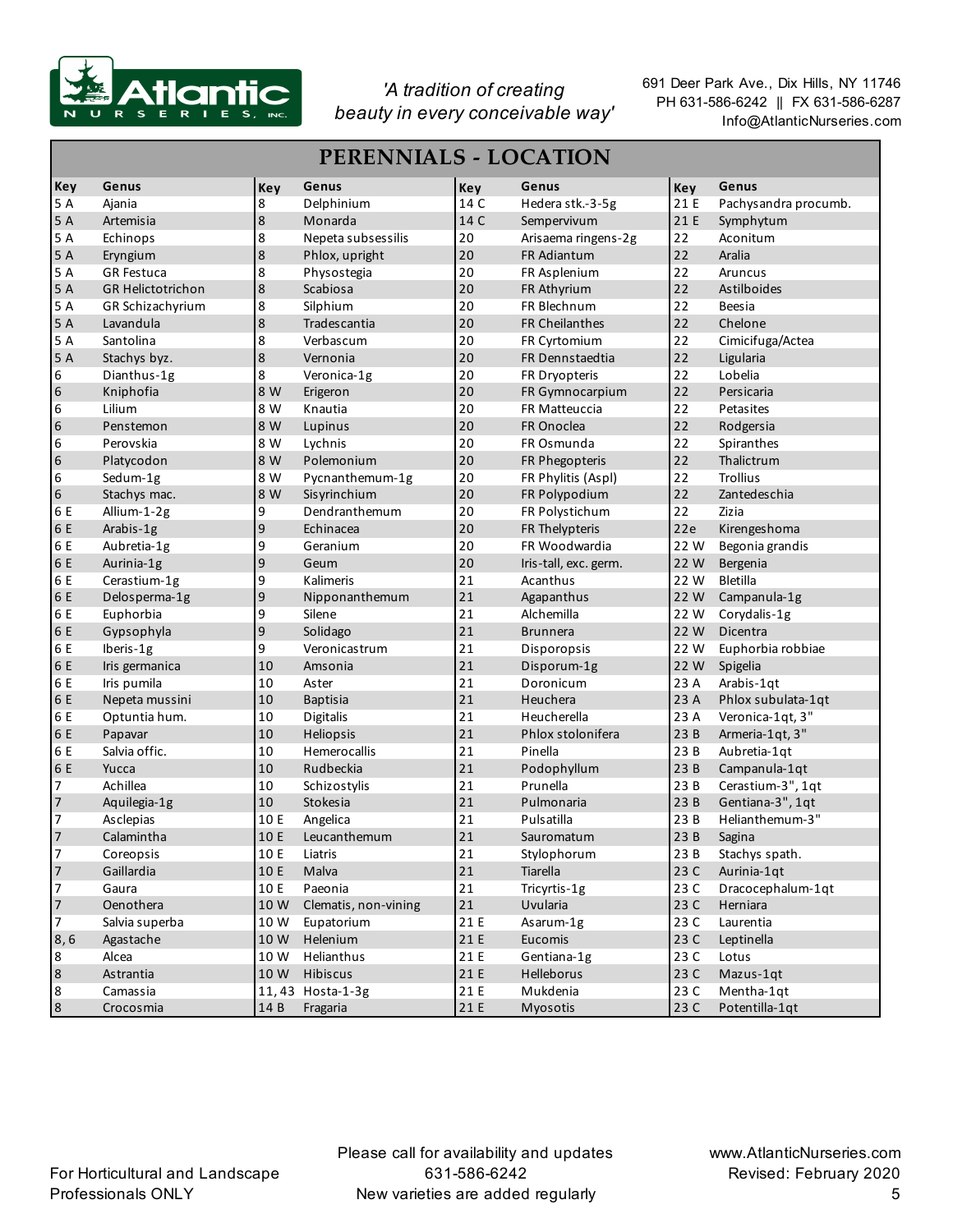

| <b>PERENNIALS - LOCATION</b> |                      |      |                        |       |                         |       |                        |  |
|------------------------------|----------------------|------|------------------------|-------|-------------------------|-------|------------------------|--|
| Key                          | Genus                | Key  | Genus                  | Key   | Genus                   | Key   | Genus                  |  |
| 23 C                         | Teucrium-1g, 1qt     | 23 H | Ceratostigma-1qt       | 23 K  | Selaginella-1qt         | 29    | GR Imperata            |  |
| 23 C                         | Viola-1qt            | 23 H | Iris cristata          | 23K   | Waldstenia-f/18, 1qt    | 29    | <b>GR Juncus</b>       |  |
| 23 C                         | Trifolium-1qt        | 23 H | Leucojum               | 23L   | Ajuga-1qt, 3", f/24     | 29    | <b>GR Luzula</b>       |  |
| 23 C, 7                      | Origanum-1qt, 3qt    | 23H  | Lysmachia-1qt, f/18    | 23 M  | Pachysandra-1qt, f/24   | 29    | <b>GR Milium</b>       |  |
| 23 C E                       | Cymbalaria-1qt       | 23 H | Primula-1qt            | 23 N  | Hedera Helix-f/24       | 29    | <b>GR Molinia</b>      |  |
| 23 D                         | Liriope-f/18         | 231  | Mertensia-1qt, 1g      | 23 N  | Vinca-1gt               | 29    | <b>GR Muhlenbergia</b> |  |
| 23 D                         | Ophiopogon-f/18      | 23J  | Chrysogonum            | 29    | <b>GR Acorus</b>        | 29    | <b>GR Sporobolus</b>   |  |
| 23 D                         | Vinca - $f/18$       | 23J  | Epimedium-1qt          | 29    | <b>GR Andropogon</b>    | 30    | <b>GR Miscanthus</b>   |  |
| 23 E                         | Scilla sib.          | 23J  | Vancouveria            | 29    | <b>GR Arundo donax</b>  | 30    | <b>GR Panicum</b>      |  |
| 23 E                         | Sedum-1qt            | 23 K | Arisaema-1qt           | 29    | <b>GR Bouteloua</b>     | 30    | <b>GR Pennisetum</b>   |  |
| 23 F                         | Allium-1qt           | 23 K | Asarum-1qt             | 29    | <b>GR Calamagrostis</b> | 41/42 | Astilbe                |  |
| 23 F                         | Thymus-1qt           | 23 K | Convallaria            | 29    | <b>GR Carex</b>         | 42    | Anemone                |  |
| 23 G                         | Bletilla-1qt         | 23 K | Erythronium            | 29    | <b>GR Chasmanthium</b>  | 43    | Epimedium-3qt          |  |
| 23G                          | Corydalis-1qt        | 23 K | Galium-1gt, f/24       | 29    | <b>GR Cortaderia</b>    | 43    | Polygonatum var.-1g    |  |
| 23 G                         | Delosperma-1qt, f/18 | 23 K | Lamium-3"              | 29    | GR Deschampsia          | 43,23 | Hosta-1qt              |  |
| 23G                          | Dianthus-1qt         | 23 K | Lamiastrum-f/18, 1qt   | 29    | <b>GR Equisetum</b>     | 45    | Liriope-1g             |  |
| 23 G                         | Disporum-1qt         | 23 K | Oxalis-1qt             | 29    | <b>GR Eragrostis</b>    | 45    | Ophiopogon-1g          |  |
| 23G                          | Lithodora-1qt        | 23 K | Polygonatum humile-1qt | 29,41 | GR Hakonechloa          |       |                        |  |
| 23H                          | Arum                 | 23 K | Saxifraga              | 29    | GR Harpochloa           |       |                        |  |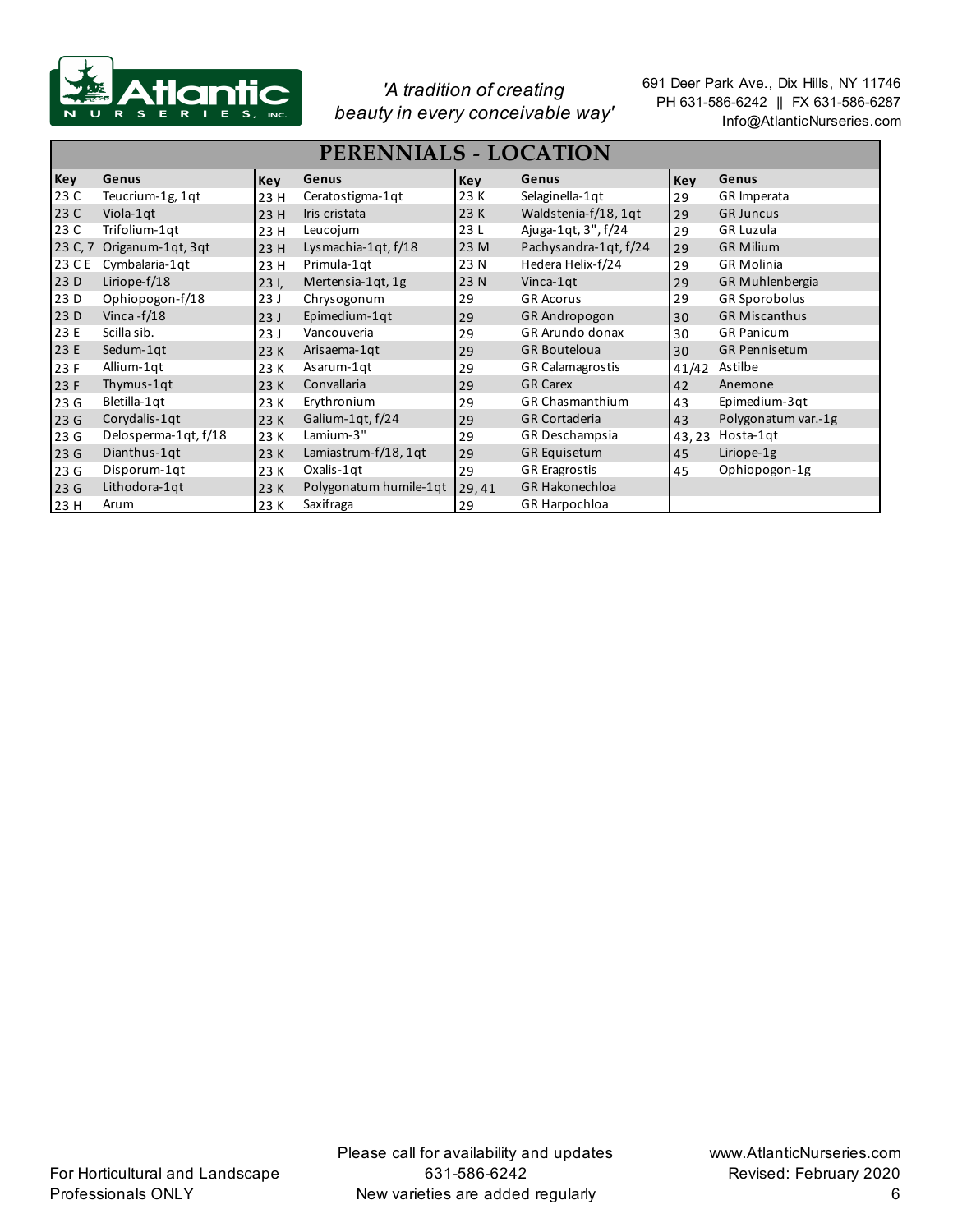

| <b>WOODY PLANTS - ALPHABETICAL</b> |                                   |              |                             |                 |                          |        |                              |  |
|------------------------------------|-----------------------------------|--------------|-----------------------------|-----------------|--------------------------|--------|------------------------------|--|
| Key                                | Genus                             | Key          | Genus                       | Key             | Genus                    | Key    | Genus                        |  |
| 28                                 | Abelia                            |              | 16 A,B Cornus tree-10-20g   | 18              | Indigofera               |        | 15 A,B Pseudolarix           |  |
| 14 A                               | Abies                             | 26           | Cornus-shrub                | 26 W            | Itea                     | 17     | Pyracantha-3-5g              |  |
| 17                                 | Acanthopanax                      | 17           | Corylus                     | 14 A            | Juniperus-low            | 17     | Pyracantha-trellis           |  |
|                                    | 16 C, 1! Acer jap. & palm.-10-20g | 17           | Cotinus                     | 15B             | Juniperus-upright        | 16 B   | Pyrus                        |  |
| 16 A                               | Acer jap. & palm.-3-10g           | 17           | Cotoneaster                 | 12 B            | Kalmia                   | 18     | Rhamnus                      |  |
| 24                                 | Actindia                          |              | 15 A,B Cryptomeria          | 18              | Kerria                   | 12 B   | Rhod.-decid.                 |  |
| 16 A,B                             | Aesculus carnea-15g               | 15 B         | Cupressocyparis-15g         | 26              | Kolkwitzia               | 12 A   | Rhod.-dwarf & yak            |  |
| 12 B                               | Aesculus parv .- 7g               | 17           | Cytissus                    | 16 C            | Lagerstro-tree-15-25g    | 12 A   | Rhod.-Ig. leaf               |  |
| 24                                 | Akebia                            | 12 B         | Daphne                      | 16 A            | Lagerstro.-shrub-2-5g    | 18     | Rhus aromatica               |  |
| 16 A                               | Albizia                           | 12 B         | Daphniphyllum               | 15 A            | Larix                    | 17     | Rhus typhina-3g              |  |
| 16 A                               | Amelanchier-7-10g                 | 16 B         | Davidia                     | 18              | Leptodermis              | 13 C   | Rosa                         |  |
| 17                                 | Andromeda pol.                    | 25           | Deutzia-gr. cover           | 12 B            | Leucothoe                | 18     | Rubus-fruit                  |  |
| 17                                 | Arctostaphylos                    | 25           | Deutzia-Ige vars.           | 26 W            | Lindera                  | 17     | Rubus-gr. cover              |  |
| 24                                 | Aristolochia                      | 25           | Diervilla                   | 16 C            | Liquidambar              | 26 W   | Salix-shrub-3-7g             |  |
| 26W                                | Aronia                            | 16 B         | Diospyros                   | 25              | Lonicera caerulea        | 16 C   | Salix-standard               |  |
| 50                                 | Aucuba                            | 25           | Distylium-3-5g              | 25              | Lonicera fragrantissima  | 17     | Sambucus                     |  |
| 13 B                               | Azalea-decid.                     | 17           | Edgeworthia                 | 18              | Lonicera-evergreen       | 12 B   | Sarcococca-1-3g              |  |
| 13 B                               | Azalea-dwarf                      | 17           | Elaeagnus                   | 24              | Lonicera-vine            | 23 M   | Sarcococca-1qt.              |  |
| 13 A                               | Azalea-General                    | 12B          | Enkianthus-3-7g             | 25              | Loropetalum              | 24     | Schizophragma                |  |
| 27/30                              | <b>Bamboo</b>                     | 17           | Erica                       | 16 B            | Magnolia-7-20g           | 14 A   | Sciadopitys                  |  |
| 16 C                               | Betula-15-25g                     | 23 H         | Euonymus for. Kewensis      | 12 B            | Mahonia                  | 25     | Sinocalycanthus              |  |
| 16 A                               | Betula-5-7g                       | 13 C         | Euonymus upright            | 16 B            | <b>Malus</b>             | 12 B   | Skimmia                      |  |
| 28                                 | <b>Buddleia</b>                   | 16 B,C Fagus |                             | 14 A            | Metasequoia              | 25     | Sorbaria                     |  |
| 64                                 | <b>Buxus 3-10G</b>                |              | 27/30 Fargesia              | 14 A            | Microbiota               | 28     | Spiraea-2-3g                 |  |
| 58                                 | <b>Buxus B&amp;B</b>              | 18           | Ficus-5-10g                 | 26              | Myrica                   | 17     | Stephanandra                 |  |
| 25                                 | Callicarpa                        | 25           | Forsythia-gr. cover         | 26              | Nandina-3,7g             | 16 B   | Stewartia                    |  |
| 17                                 | Calluna                           | 25           | Forsythia-upright           | 50              | Osmanthus-3-7g           | 16 B   | Styrax                       |  |
| 25                                 | Calycanthus                       | 26           | Fothergilla-3-5g            | 16 B            | Oxydendrum-7-15g         | 25     | Symphoricarpos               |  |
| 12 A                               | Camellia-3,7-15g                  |              | 16 A,B Franklinia           | 16 B            | Parrotia                 | 28     | Syringa                      |  |
| 24                                 | Campsis                           | 13 B         | Gardenia                    | 24              | Parthenocissus           | 17     | <b>Tamarix</b>               |  |
| 16 A                               | Caragana                          | 17           | Gaultheria                  | 26              | Philadelphus             | 14 A   | Taxodium                     |  |
| 16 C                               | Carpinus                          | 24           | Gelsemium                   | 17              | Photina                  | 14 A   | <b>Taxus</b>                 |  |
| 17                                 | Caryopteris                       | 16 A         | Ginko-dwarf                 | 26              | Physocarpus              | 15 B   | Thuja-10g                    |  |
| 26 W                               | Ceanothus                         |              | 16 A,B Ginko-upright-10-15g | 14/15 A,B Picea |                          | 15 A   | Thuja-3-5g                   |  |
| 14/15 / Cedrus                     |                                   | 16 B         | Gordlinia                   | 14 A            | Picea-gr. cover          | 14 A   | Thujopsis d Nana-3-5g        |  |
| 14 A                               | Cedrus ground cover               | 16 B         | Halesia-15g                 | 12 B            | Pieris                   |        | 15 A,B Tsuga-pend. & upright |  |
| 26 W                               | Cephalanthus                      | 26           | Hamamelis                   | 14/15 A,B Pinus |                          |        | 16 A,B Ulmus                 |  |
|                                    | 15 A.B Cephalotaxus prostrata     | 16A          | Heptacodium-10-15g          | 15 A,B          | Pinus                    | 18     | Vaccinium augustifolum       |  |
|                                    | 15 A,B Cephalotaxus upright       | 28           | Hibiscus syr.-3-10g         | 14 A            | Pinus-gr. cover          | 18     | Vaccinium corymbosum         |  |
|                                    | 16 B,C Cercidiphyllum-20g         | 24           | Humulus                     | 24              | Polygonum                | $27\,$ | Viburnum                     |  |
| 16 B                               | Cercis-10-15g                     | 19           | Hydr. mac & serr., arb.     | $17\,$          | Poncirus                 | 18     | Vitex                        |  |
| 17                                 | Chaenomeles                       | 18           | Hydr. querc, pan-3-10g      | 16 B            | Populus                  | 24     | <b>Vitis</b>                 |  |
| 15 A,B                             | Chamaecyparis                     |              | 16 A,B Hydrangea pan.-std.  | 17              | Potentilla               | 25     | Weigelia                     |  |
| 16 A,B                             | Chionanthus-5-15g                 | 24           | Hydrangea-vine              | 26              | Prunus cistena           | 16 C   | Wisteria-tree-15g            |  |
| 24                                 | Clematis                          | 18           | Hypericum                   | 12 A            | Prunus lauro.            | 24     | Wisteria-vine-3-7g           |  |
| 26                                 | Clethra-3-7g                      | 26 W         | Ilex verticillata (decid.)  | 13 B            | Prunus laur. Otto Luyken |        |                              |  |
| 17                                 | Comptonia                         |              | 50,51 Ilex-2-30g            | 26              | Prunus maritima          |        |                              |  |
| 17                                 | Cornus canadensis                 | 12 B         | Illicium                    | 16 B            | Prunus-tree              |        |                              |  |